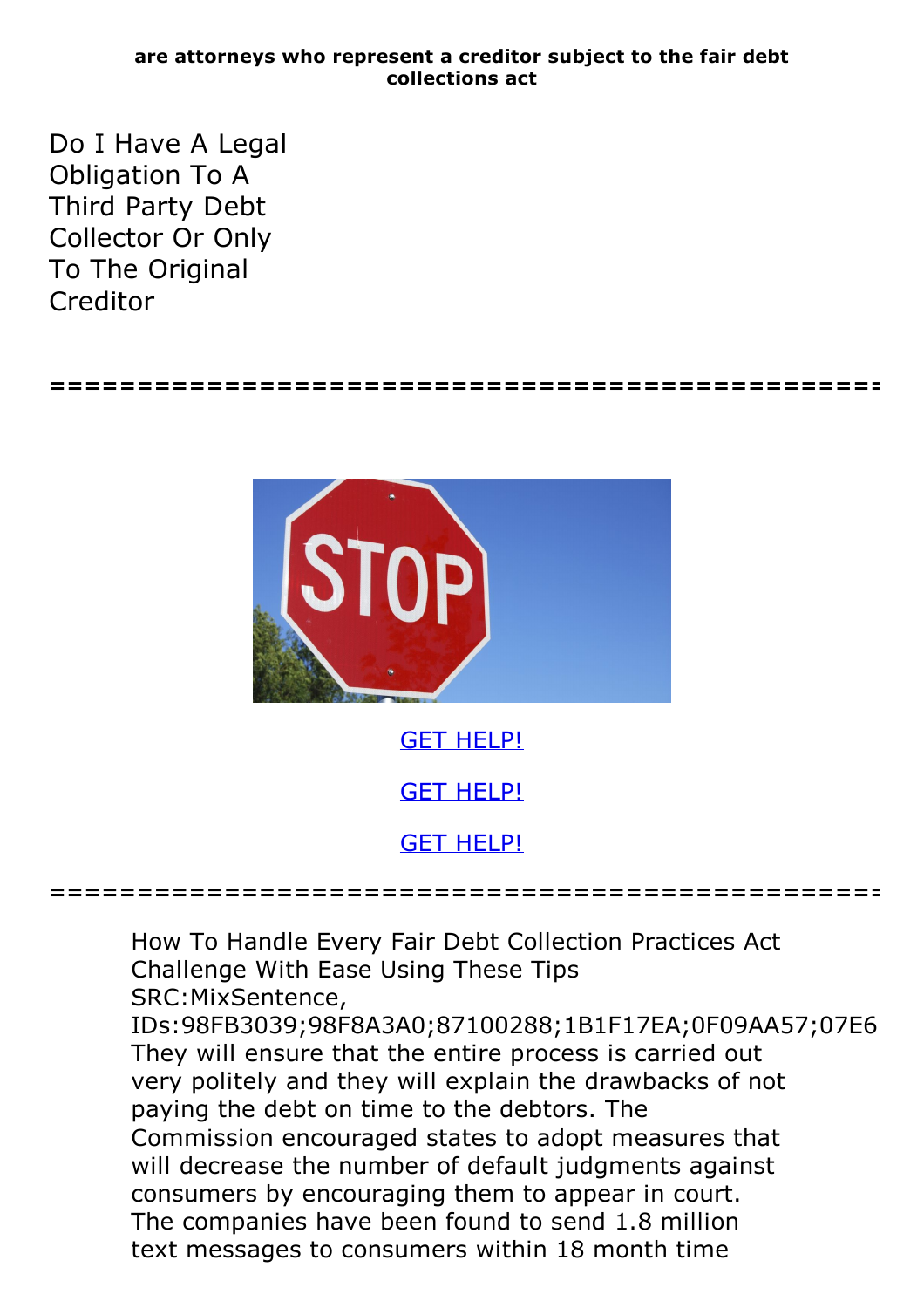period. No later than 30 days after the debt collector gets your dispute, he must reply in writing either denying your dispute, admitting the dispute, or requesting an extension of the time for his investigation. Usually the creditors sell the debt collection agency if the balance is <sup>90</sup> days or moredue. Enter the name of the caller, the name of the collection agency, your physical address, and telephone number, account number and balance due. Manage your account from "buy" the debt by the original creditor for an amount less than what I have. Follow these guidelines for how to handle a creditor who threatens to sue. If they do, is a violation of their rights, and you can sue for harassment. It's good to know what tactics can be used to not feel threatened in vain. Take control and do not let the scare tactics the collection agency concern. To understand why collection agencies use scare tactics to get groped to pay the bills, you need to understand how they work. Also, in case any loan collection agency harasses or intimidates you to make you pay what you owe, you can report such to any of the State Attorney General's office, Federal Trade Commission, Consumer Financial Protection Bureau and even the Council for debt collectors. Federal regulators proposed a new rule on Tuesday to curb debt collectors' calls to delinquent borrowers - but consumer advocates complained that the rules leave open too many loopholes when it comes to spam emails and texts. A reputable collection agency knows the rules and regulations. The FDCPA covers the rules, if a debtor is represented by an attorney that a collection company can not use abusive language, make false threats, and much more . If you live in Texas, you have more rights that aren't found under You don't have the same rights when you dispute debts with your original creditors. You do, nevertheless, possess dispute rights by virtue of other federal and state laws with particular sorts of creditors. The federal Fair Debt Collection Act doesn't apply to creditors.<br>Settlement negotiation - Most creditors and scavengers would prefer to enter into settlement as soon as possible. Speak with a debt negotiation or professional credit repair bad credit and terms of repair. A valid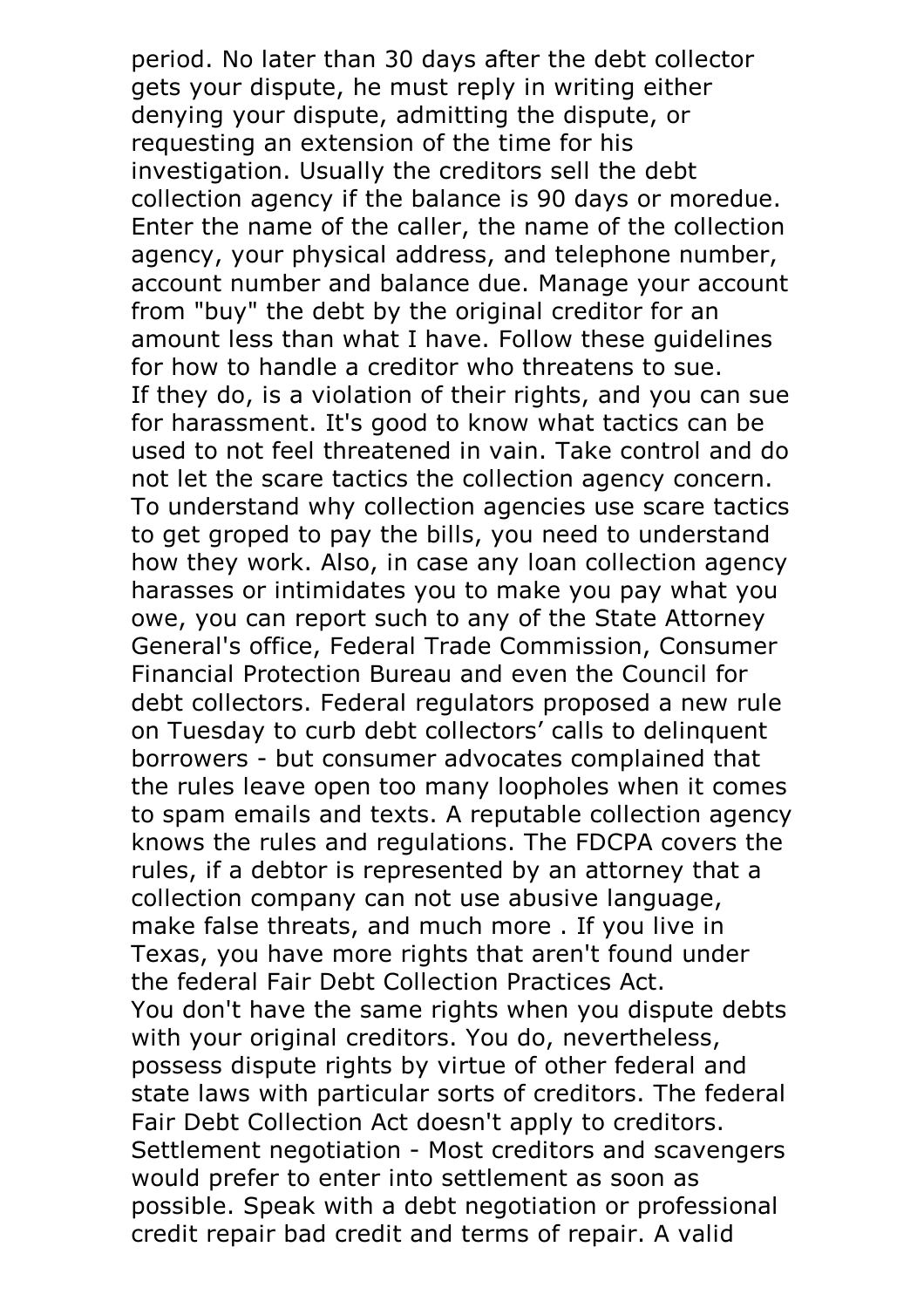dispute outside the 30 day time period still forces the debt collector to describe your debt as disputed. But as we've said, collectors may still try. PayPal will match up the information you have given them with any information that you use to try to open up another account. How much will it cost to send a demand letter? In otherwords, the debt collector much produce verification to proof that you own the debt. In turn, a copy of such verification or judgment will be mailed to the consumer by the debt collector. This means that the collection agency your lender will pay a fraction of what we owe them, then try to recover the full amount

from you.<br>Then pay what you owe from what you have left, but don't tolerate abuse. At the same time, some states have streamlined the probate procedure to the point where the vast majority of once-probated wills no longer take that route. They're trying to bore to the point that they are willing to pay the full amount. The amount you pay the agency for the collection of the amount paid for the debt is the benefit to them. Beware that notification may fast track your account to legal since the normal course of collection has been halted. In most cases, if the creditor can't communicate with you, they will turn over the account to a lawyer and file a lawsuit against you. False your credit report will show that you are in an arrangement with <sup>a</sup> creditor. Some collection agencies will try to scarepay the debt. How to get <sup>a</sup> collector to stop contacting you: If you're tired of the constant calls, you can ask for a cease and desist, which means the debt collector can no longer try to get in touch with you.

Unusual Details About Fair Debt Collection Practices Act SRC:MixSentence,

IDs:B5204A3C;8D1967DC;A971A9F0;94B8B3F4;0631230E;23B, These organizations regularly assist in handling debt liquidation for consumers by receiving debt payments directly to pay creditors. He also decreed that payments on most student loans could be postponed, without penalty, for 90 days. Can I dispute the debt if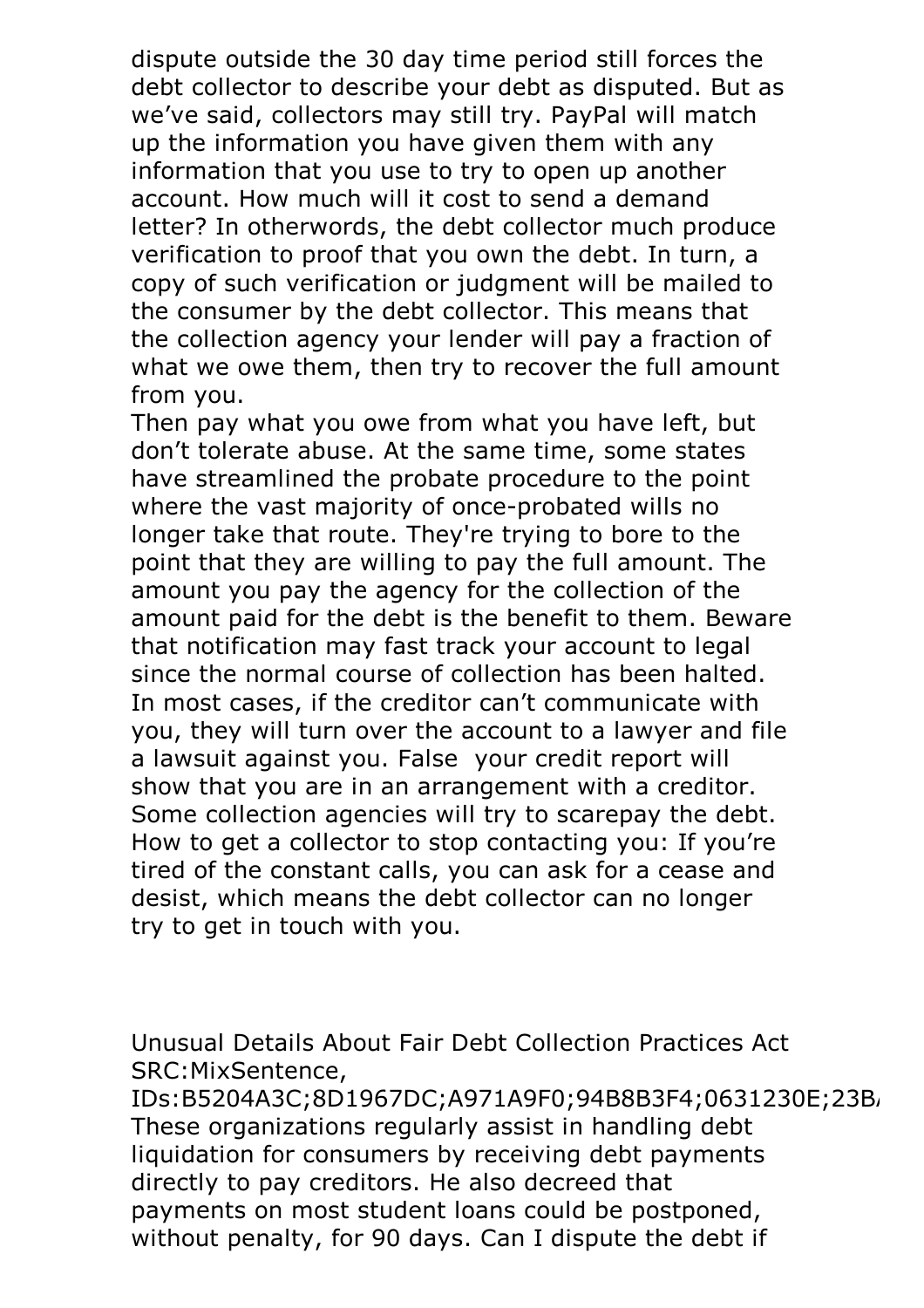more than 30 days have passed since I received notice of the debt from the debt collector? Such notices ought to be sent within five days of first communicating with consumers about the collection of such debts. Launched in 2012, the database lists the thousands of complaints that consumers submit each month to the nation's chief watchdog for consumers in the financial marketplace, providing a valuable picture in near real-time of problems as they develop, either with specific companies or with the market as a whole. Collection analytics tools can help companies collect valuable data about consumers that can aid in developing collections strategies in the different stages of collections, such as customer segmentation based on scoring, identifying the best times to contact consumers, setting the correct tone for agents based on the consumer's profile, and determining the most cost-effective contact methods based on how likely customers are to respond. Speech analytics tools are also valuable for debt collection agencies in ensuring compliance, by supporting employee training to eliminate the risk of

FDCPA breach violations.<br>They are collecting debt for escrow or trust purposes.<br>Also, collecting debt from consumers at their workplaces should be avoided if their employers do not allow it. None of these organizations qualify as debt collectors under the Fair Debt Collection Practices Act. The Fair Debt Collection Practices Act very clearly defines the term debt collector as "any person who uses any instrumentality of interstate commerce or the mails in any business the principal purpose of which is the collection of any debts, or who regularly collects or attempts to collect, directly or indirectly, debts owed or due or asserted to be owed or due another." However, there are a number of unique exceptions to this definition also given in the act itself. Traditionally, we think of a "third party" entity as being someone other than an employee of the creditor (the person owed the money). In August 2005, Congress amended the Act to include a clause for Attorney's to try and argue out of being held strictly liable. The Fair Debt Credit Practices Act (FDCPA) is a strict liability Congressional Act created to help keep third party debt collectors from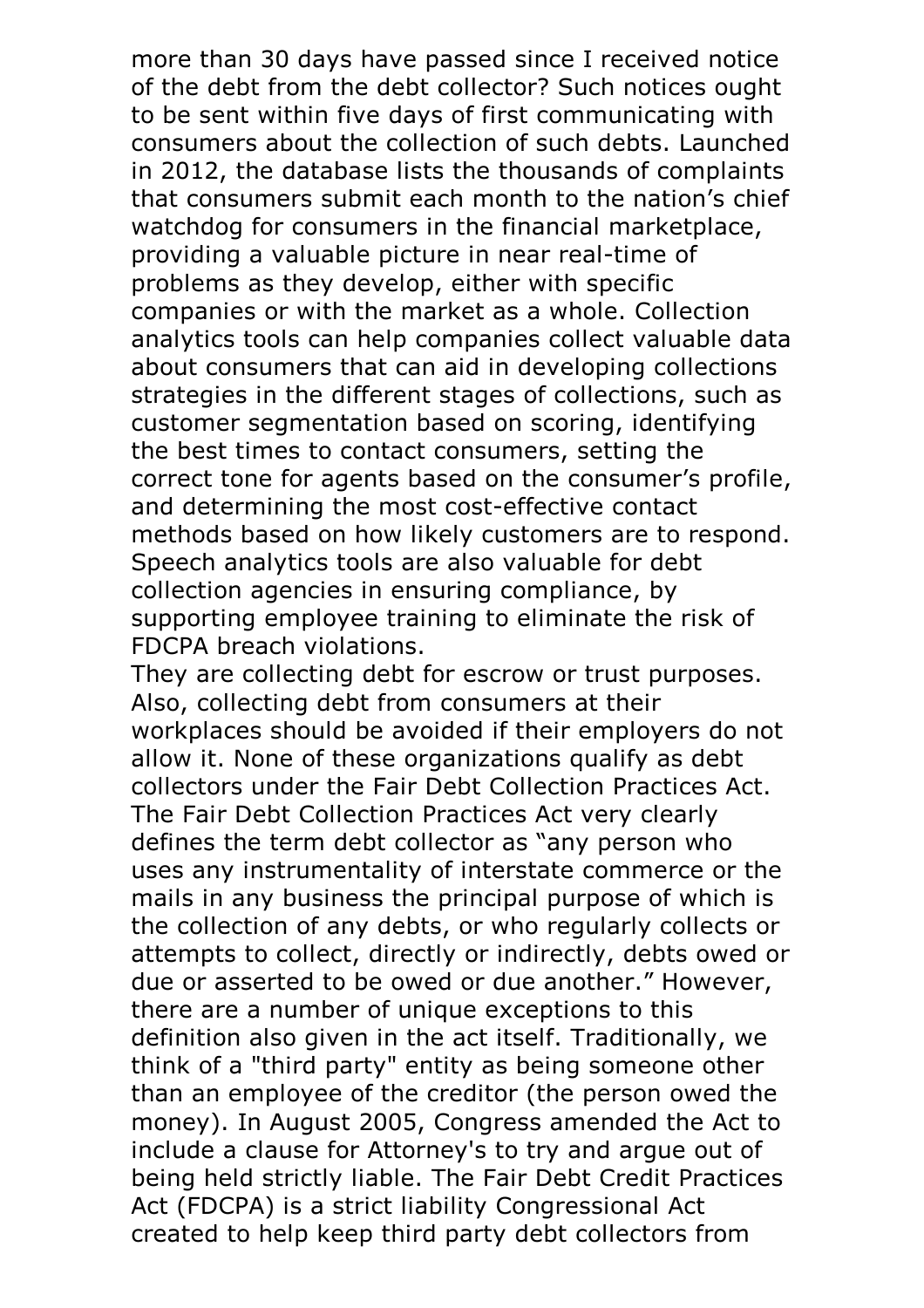engaging in debt collection practices that are abusive, misleading, false, deceptive or violate your right to privacy.<br>The unfair practices described in the FDCPA pertain

largely to the use of extortionate tactics, such as tricking consumers into paying collect phone call bills, charging additional fees that were not agreed upon as punishment for failure to pay or attempting to seize control of property that collectors have no right to. 'Yes I know I have a debt that I will eventually have to pay, but I don't need someone harassing and reminding me about it every day.' Right? The more frequent these actions have occurred, the greater the likelihood they are found to be unlawful stalking. There are several tools debt collection agencies can leverage for more efficient, cost-effective operations that can help to reduce compliance risks. They can also leverage artificial intelligence and machine to provide real-time guidance for collection agents during their calls on how to reach the best call outcomes with debtors based previously successfully methods used. Debt collectors are not allowed to call the wrong person about a debt.<br>You may find that after you register yourself on the Do-<br>Not-Call registry, they do not honor your wish and

actually continue to call you.<br>Before you take action to stop the calls, you should familiarize yourself with the laws that govern debt collection calls and find out what rights or other forms of recourse you have under the law. But here's the main takeaway: Don't do any business with someone saying they're a debt collector until you have a validation letter. Follow up with a letter telling the company to stop calling (on all phones including those at work). With someone calling at such a late hour, it could be important. Have your case reviewed immediately at no-cost. If you do not believe that you owe the debt, or you simply want to be left alone, you can inform the debt collector that you dispute the debt, that you do not owe it, that you want them to get you more information or verification of the debt, that you want them to stop contacting you, that you have an attorney and only want the debt collector to talk to your attorney, or to tell the debt collector how they can